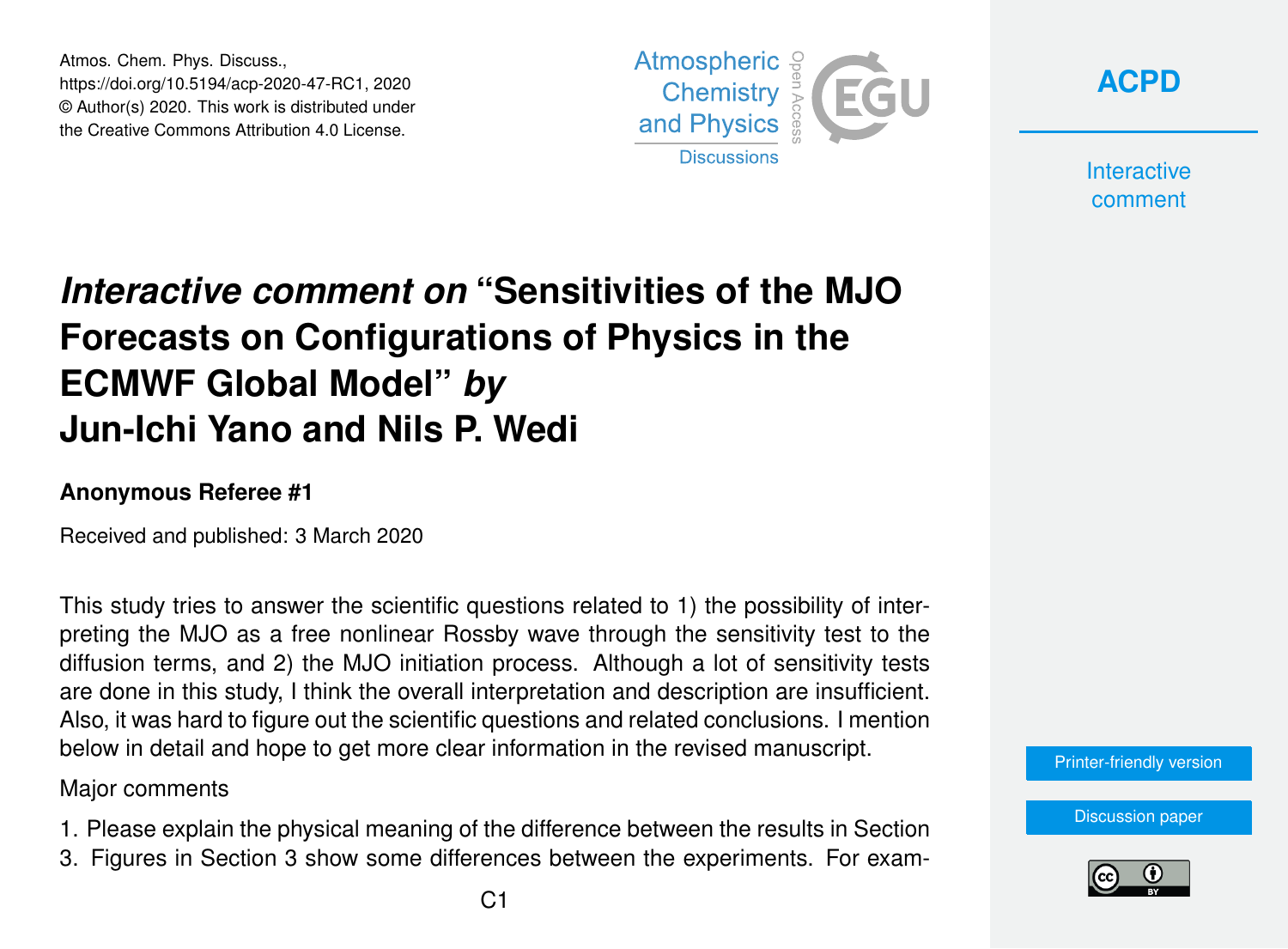ple, what is the role of momentum dissipation and vertical eddy diffusion to make the difference (Figs. 4, 5)? How do they affect the simulation of MJO propagation and magnitude? Also, in my opinion, the convection in Fig. 4a is stronger than those in Figs 4b, c. Because more momentum dissipation is turned off in Ma than in Mbe & Mbb, it is obvious regardless of the physical meaning.

2. How many ensemble members are used to obtain the result? It needs more than only one ensemble member to ensure that the results are robust and meaningful. Also, in general, the MJO prediction skill has been defined by the bivariate correlation coefficient (e.g., Gottchart et al. 2010; Rashid et al. 2011; Kim et al. 2014; Lim et al. 2018). It should be noted that the prediction skill used in this study is not the same as those in the previous studies. I recommend using the word "pattern correlation analysis" rather than the word "correlation analysis."

3. L231-232: Why did you emphasize the clear-sky area? In my eyes, the stronger convection centered over 150E for 24 January – 30 January is already shown, resulting in the difference in the clear-sky area. It might affect the clear-sky area (related to the suppressed convection).

4. L246-249: Why does the convective friction suddenly influence the prediction only over the last days, not over the whole forecast lead time? In my opinion, it seems to be related to the above sampling issue and does not have a physical meaning.

5. Section 3.5 (L321-340): How does the cyclone propagate from 80N to 30N directly? Based on your explanation, the cyclonic circulation comes out from the polar vortex and straightly propagates from 80N to 30N in a limited and fixed longitudinal band (20E-60E). Is it possible? Please show the longitude-latitude section of the 150-hPa stream function in each time step. It will be more helpful for examined the intrusion of a Rossby wave train. Also, why is the intrusion shown only in the longitude band (20E-60E)? Please explain it in detail.

Minor comments

## **[ACPD](https://www.atmos-chem-phys-discuss.net/)**

**Interactive** comment

[Printer-friendly version](https://www.atmos-chem-phys-discuss.net/acp-2020-47/acp-2020-47-RC1-print.pdf)

[Discussion paper](https://www.atmos-chem-phys-discuss.net/acp-2020-47)